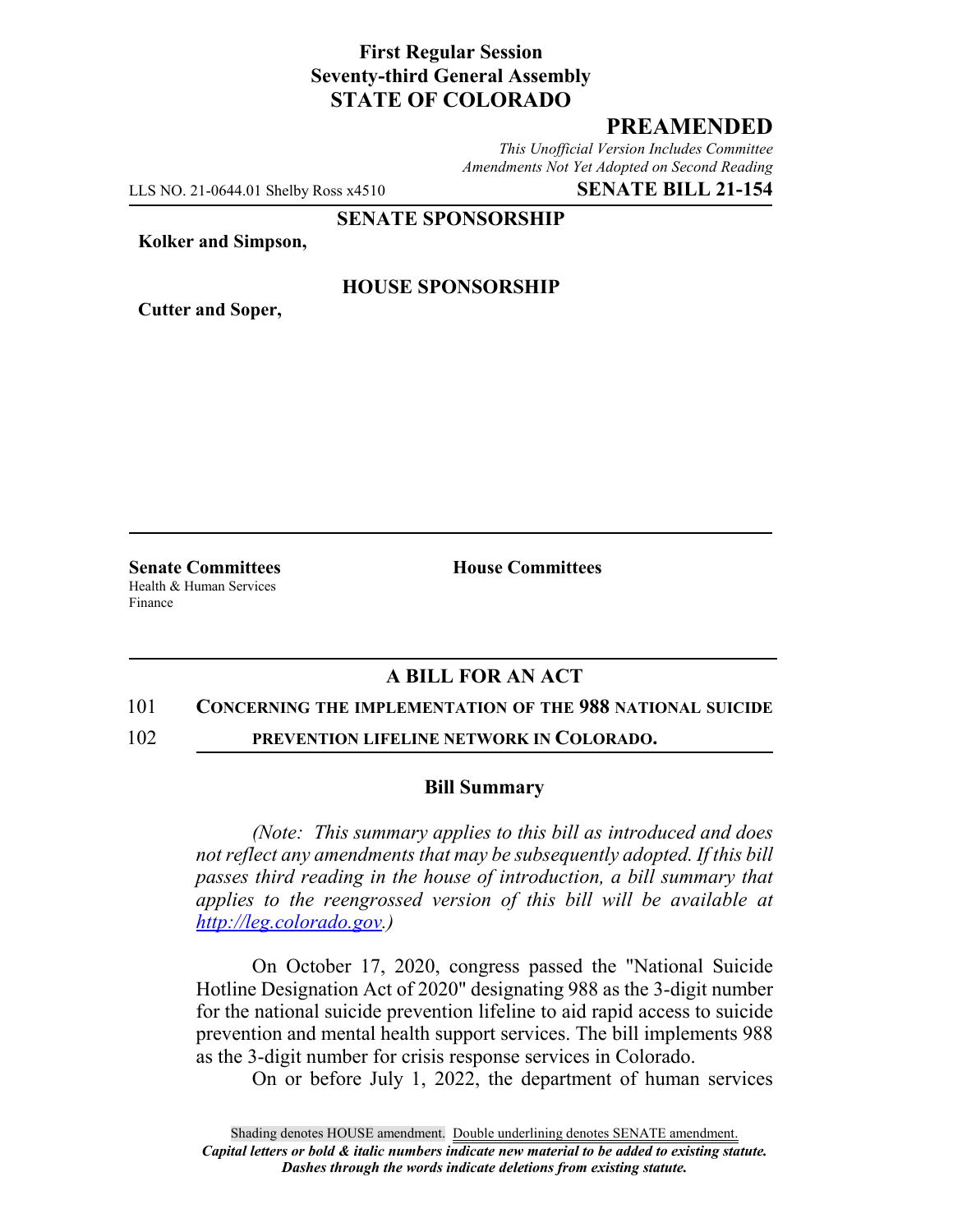(department) shall contract with a nonprofit organization to create the 988 crisis hotline center to provide intervention services and crisis care coordination to individuals calling the 988 crisis hotline 24 hours a day, 7 days a week.

Beginning January 1, 2022, a 988 surcharge (surcharge) is imposed on service users in an amount to be established by the public utilities commission (commission) on an annual basis. The bill requires each service supplier to collect the surcharge from its service users and remit the collected surcharges to the commission on a monthly basis. The state treasurer shall credit the surcharge collections to the 988 surcharge cash fund (fund).

The bill imposes a prepaid wireless 988 charge on each retail transaction in an amount to be established by the commission on an annual basis. The bill requires each seller to collect the prepaid wireless 988 charge from the consumer on each retail transaction occurring in the state and remit the collected charges to the department of revenue. The state treasurer shall credit the prepaid wireless 988 charge to the fund.

The office of behavioral health in the department may expend money from the fund for the administration and operation of the 988 crisis hotline center.

Beginning January 1, 2023, and each January 1 thereafter, the department shall submit information about the usage of the 988 crisis hotline center to the federal substance abuse and mental health services administration, and information about the expenditures of the fund to the federal communications commission.

1 *Be it enacted by the General Assembly of the State of Colorado:*

 **SECTION 1. Legislative declaration.** (1) The general assembly finds that on July 16, 2020, the federal communications commission (FCC) adopted rules, and on October 17, 2020, congress passed the "National Suicide Hotline Designation Act of 2020", designating 988 as the three-digit number for the National Suicide Prevention Lifeline to aid rapid access to suicide prevention and mental health support services.

 (2) Therefore, the general assembly finds and declares that it is imperative for Colorado to implement 988 as the three-digit number for crisis response services in Colorado in order to comply with federal regulations, improve quality and access to behavioral health crisis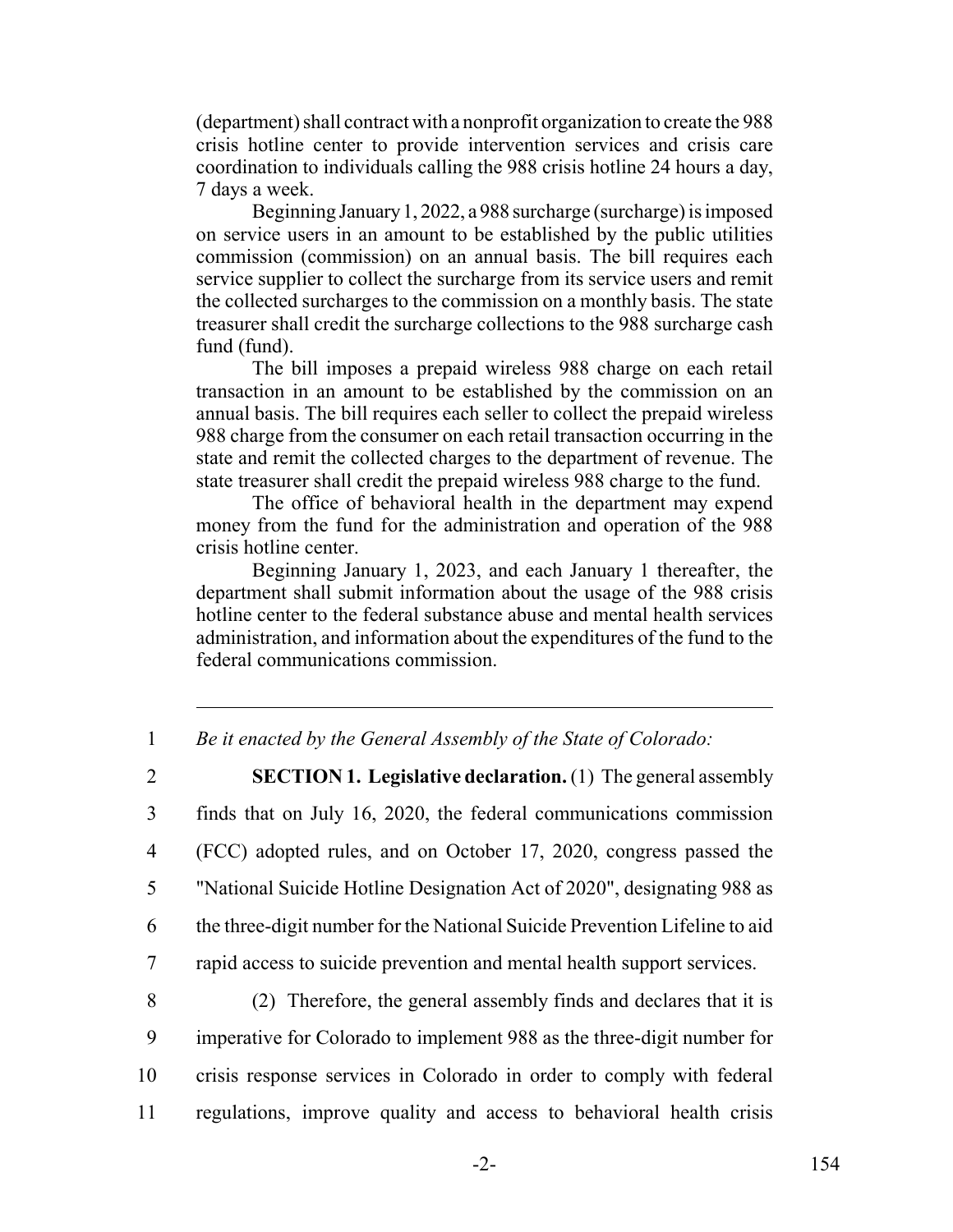services, especially underserved populations and rural areas of the state, 2 and reduce stigma surrounding suicide, mental health, and substance use conditions.

 **SECTION 2.** In Colorado Revised Statutes, **amend** 27-60-100.3 as follows:

 **27-60-100.3. Definitions.** As used in this article 60, unless the context otherwise requires:

 (1) "988 CRISIS HOTLINE CENTER" MEANS A STATE-IDENTIFIED AND STATE-FUNDED CENTER PARTICIPATING IN THE NATIONAL SUICIDE PREVENTION LIFELINE NETWORK TO RESPOND TO STATEWIDE OR REGIONAL BEHAVIORAL HEALTH CRISIS CALLS.

 $(\text{+)}(2)$  "Behavioral health" refers to an individual's mental and emotional well-being and actions that affect an individual's overall 14 wellness. Behavioral health problems and disorders CONDITIONS include substance use disorders CONDITIONS, serious psychological distress, 16 suicide, and other mental health <del>disorders</del> CONDITIONS. Problems ranging from unhealthy stress or subclinical conditions to diagnosable and treatable diseases are included in the term "behavioral health". The term "behavioral health" is also used to describe service systems that encompass prevention and promotion of emotional health, prevention and 21 treatment services for mental health and substance use disorders CONDITIONS, and recovery support.

 $(1.5)$  (3) "Criminal justice diversion program" means a program 24 created pursuant to section 27-60-106.5 or programs operated by cities or counties that connect law enforcement officers with behavioral health providers to assist individuals in need of behavioral health interventions or to divert individuals from the criminal justice system.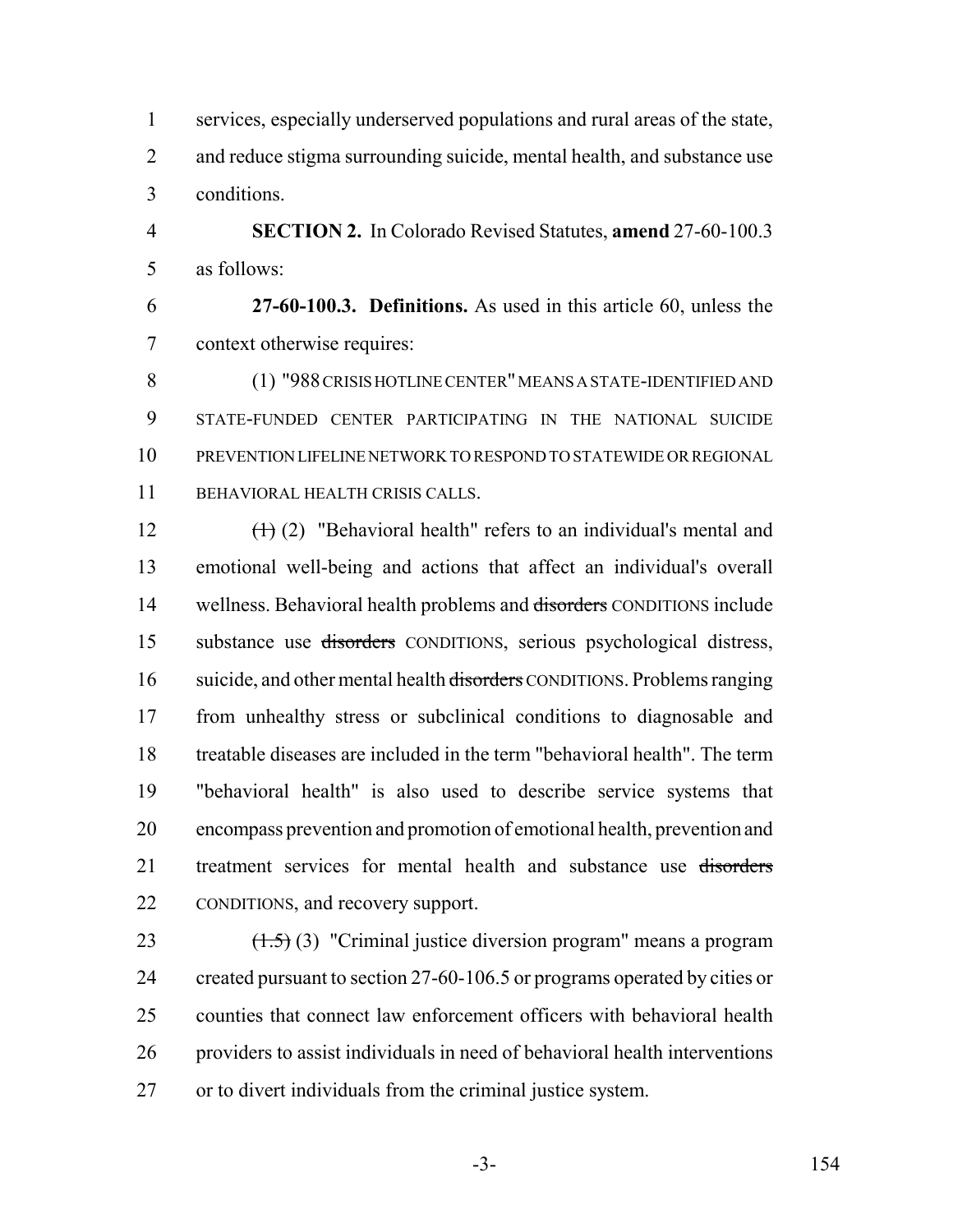1  $\left(2\right)(4)$  "Crisis intervention services" means the array of behavioral 2 health crisis services that are funded by public or private sources and exist to serve individuals who are experiencing a behavioral health crisis.

 $\left(\frac{3}{2}\right)$  (5) "Crisis response system" means the behavioral health crisis response system developed and implemented pursuant to this article 60.

6  $(4)$  (6) "Crisis response system contractor" means an entity that has been awarded a contract to provide one or more crisis intervention services pursuant to section 27-60-103.

 (7) "NATIONAL SUICIDE PREVENTION LIFELINE" MEANS A NATIONAL NETWORK OF LOCAL CRISIS CENTERS MAINTAINED BY THE FEDERAL SUBSTANCE ABUSE AND MENTAL HEALTH SERVICES ADMINISTRATION THAT PROVIDES FREE AND CONFIDENTIAL EMOTIONAL SUPPORT TO PEOPLE IN SUICIDAL CRISIS OR EMOTIONAL DISTRESS TWENTY-FOUR HOURS A DAY, SEVEN DAYS A WEEK.

 (4.7) (8) "Office" means the office of behavioral health in the department of human services.

17  $(5)(9)$  "State board" means the state board of human services created and authorized pursuant to section 26-1-107.

19  $(6)(10)$  "State department" means the state department of human services created pursuant to section 26-1-105.

 (11) "VETERANS CRISIS LINE" MEANS THE VETERANS CRISIS LINE 22 MAINTAINED BY THE SECRETARY OF VETERANS AFFAIRS.

 **SECTION 3.** In Colorado Revised Statutes, 27-60-103, **amend** 24  $\qquad$  (6) as follows:

- **27-60-103. Behavioral health crisis response system services - request for proposals - criteria - reporting - rules.**
- (6) (a) Beginning in January 2014, and every January thereafter, the state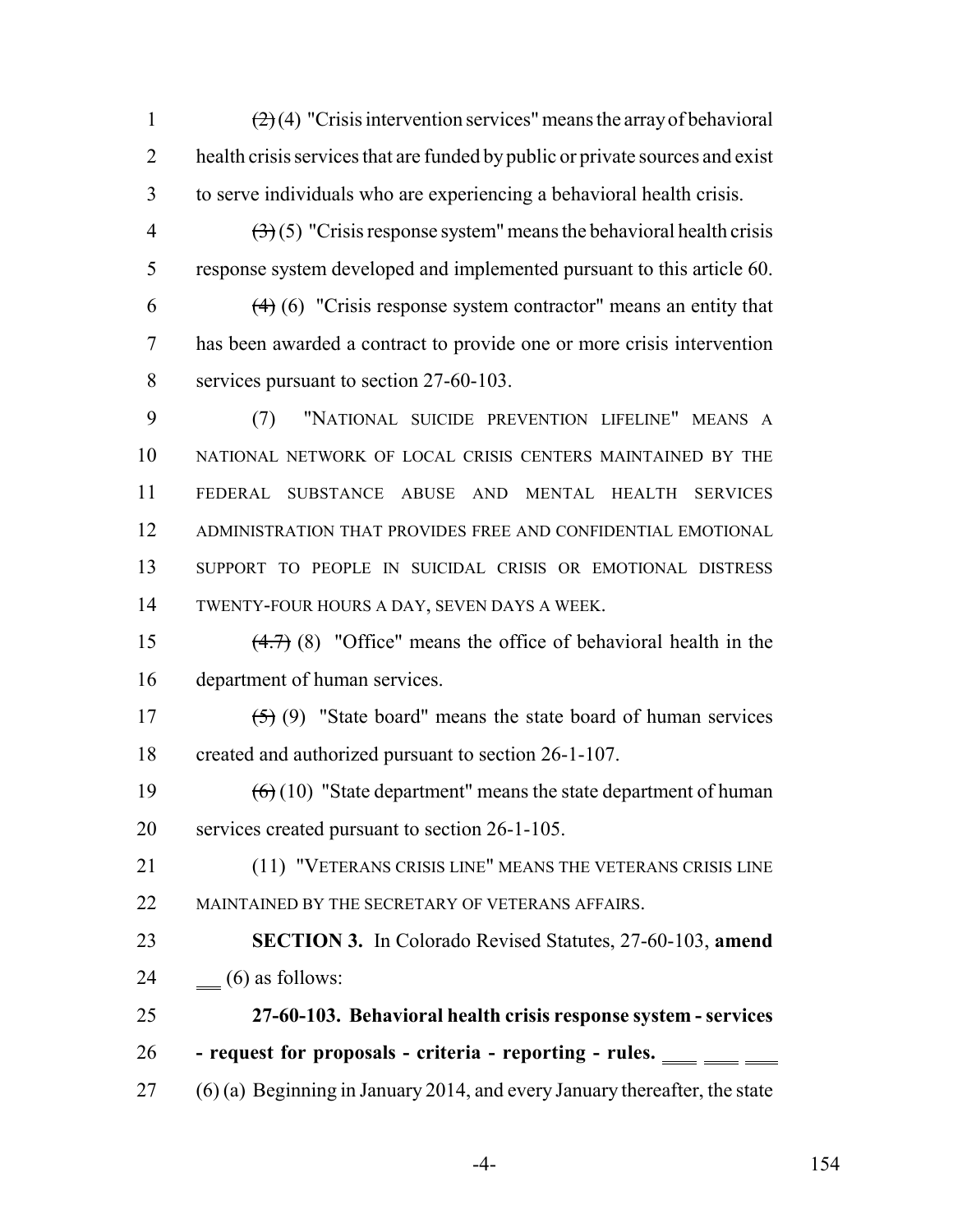department shall report progress on the implementation of the crisis response system, INCLUDING THE USAGE OF THE 988 CRISIS HOTLINE CENTER, CREATED IN SECTION 27-60-103.5, THE SERVICES PROVIDED, AND THE DEPOSITS AND EXPENDITURES FROM THE 988 SURCHARGE CASH FUND, as well as information about and updates to the system, as part of its "State Measurement for Accountable, Responsive, and Transparent (SMART) Government Act" hearing required by section 2-7-203.

 (b) On or before November 1, 2017, the office of behavioral 9 health within the state department shall prepare a report and submit such 10 report to the joint judiciary committee; the joint health and human 11 services committee; the joint budget committee; the governor; and the commission on criminal and juvenile justice, established in section 16-11.3-102. At a minimum, the report must include details concerning 14 the current status of funding and the implementation of the expansion of behavioral health crisis services.

- (c) On or before May 1, 2018, but after January 31, 2018, the 17 office of behavioral health within the state department shall present a 18 report to the joint judiciary committee and the joint committee on health 19 and human services concerning the current status of funding and the 20 implementation of the expansion of behavioral health crisis services.
- **SECTION 4.** In Colorado Revised Statutes, **add** 27-60-103.5 as follows:

 **27-60-103.5. 988 crisis hotline center - implementation - 988 surcharge cash fund - creation.** (1) ON OR BEFORE JULY 1, 2022, THE 25 STATE DEPARTMENT SHALL FUND A NONPROFIT ORGANIZATION TO PROVIDE INTERVENTION SERVICES AND CRISIS CARE COORDINATION TO INDIVIDUALS CALLING THE 988 CRISIS HOTLINE FROM ANY JURISDICTION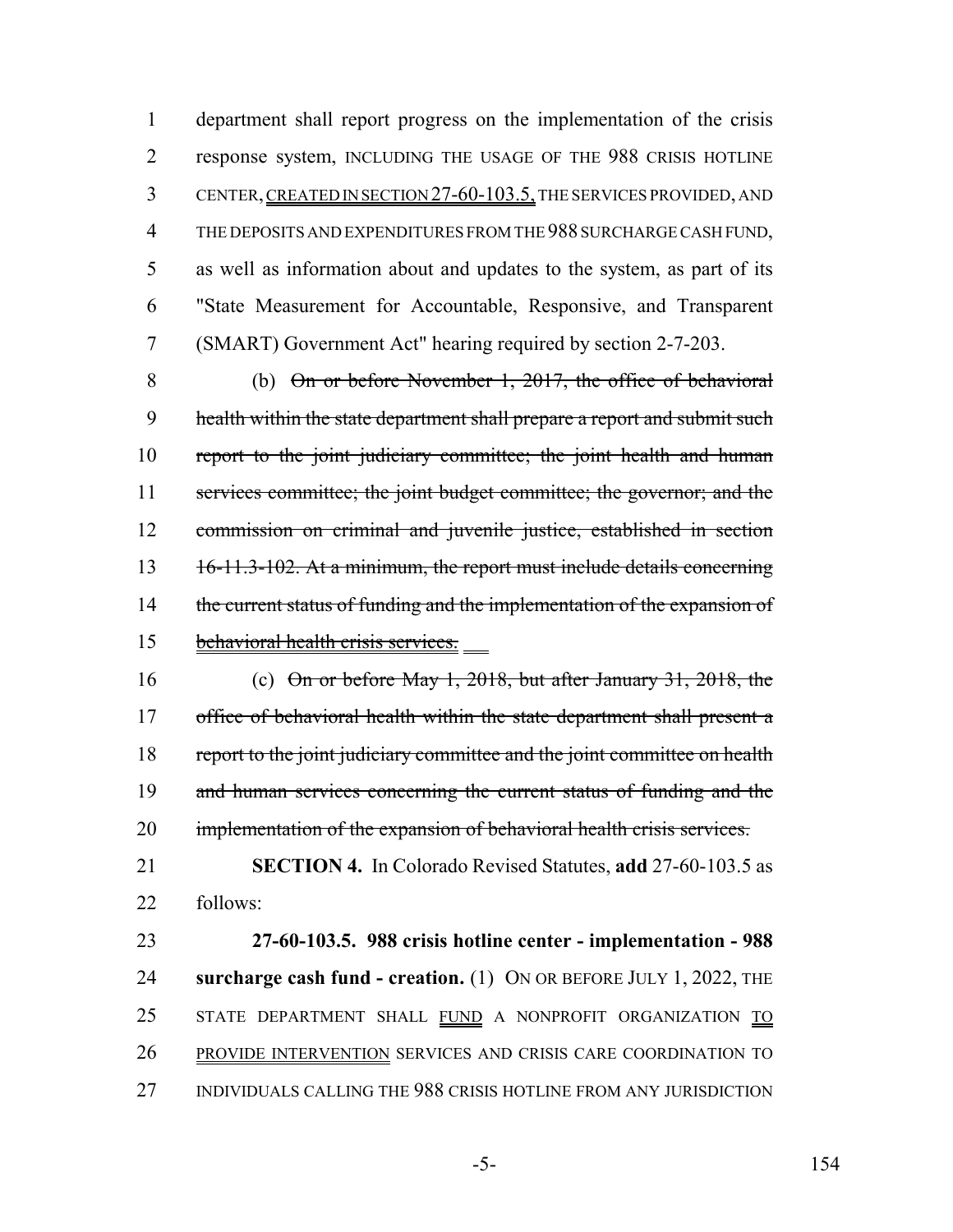WITHIN COLORADO TWENTY-FOUR HOURS A DAY, SEVEN DAYS A WEEK.

(2) THE 988 CRISIS HOTLINE CENTER SHALL:

 (a) HAVE AN ACTIVE AGREEMENT WITH THE ADMINISTRATOR OF THE NATIONAL SUICIDE PREVENTION LIFELINE FOR PARTICIPATION WITHIN THE NETWORK;

 (b) MEET THE NATIONAL SUICIDE PREVENTION LIFELINE REQUIREMENTS AND BEST PRACTICE GUIDELINES FOR OPERATIONAL AND CLINICAL STANDARDS;

 (c) MEET THE NATIONAL SUICIDE PREVENTION LIFELINE REQUIREMENTS FOR SERVING HIGH-RISK AND SPECIALIZED POPULATIONS;

 (d) DEPLOY MOBILE RESPONSE UNITS AND CO-RESPONDER PROGRAMS THAT ARE PART OF THE CRISIS RESPONSE SYSTEM AND COORDINATE ACCESS TO CRISIS WALK-IN CENTERS, AS APPROPRIATE; AND (e) PROVIDE FOLLOW-UP SERVICES TO INDIVIDUALS ACCESSING THE

988 CRISIS HOTLINE.

 (3) THE STATE DEPARTMENT SHALL COLLABORATE WITH THE NATIONAL SUICIDE PREVENTION LIFELINE AND VETERANS CRISIS LINE FOR THE PURPOSE OF ENSURING CONSISTENT PUBLIC MESSAGING ABOUT THE 988 CRISIS HOTLINE CENTER AND AVAILABLE SERVICES.

20 (4) (a) THE 988 SURCHARGE CASH FUND, REFERRED TO IN THIS SECTION AS THE "FUND", IS HEREBY CREATED IN THE STATE TREASURY. 22 THE FUND CONSISTS OF MONEY CREDITED TO THE FUND IN ACCORDANCE 23 WITH ARTICLE 17.5 OF TITLE 40.

 (b) THE STATE TREASURER SHALL CREDIT ALL INTEREST AND INCOME DERIVED FROM THE DEPOSIT AND INVESTMENT OF MONEY IN THE 26 FUND TO THE FUND.

(c) SUBJECT TO ANNUAL APPROPRIATION BY THE GENERAL

-6- 154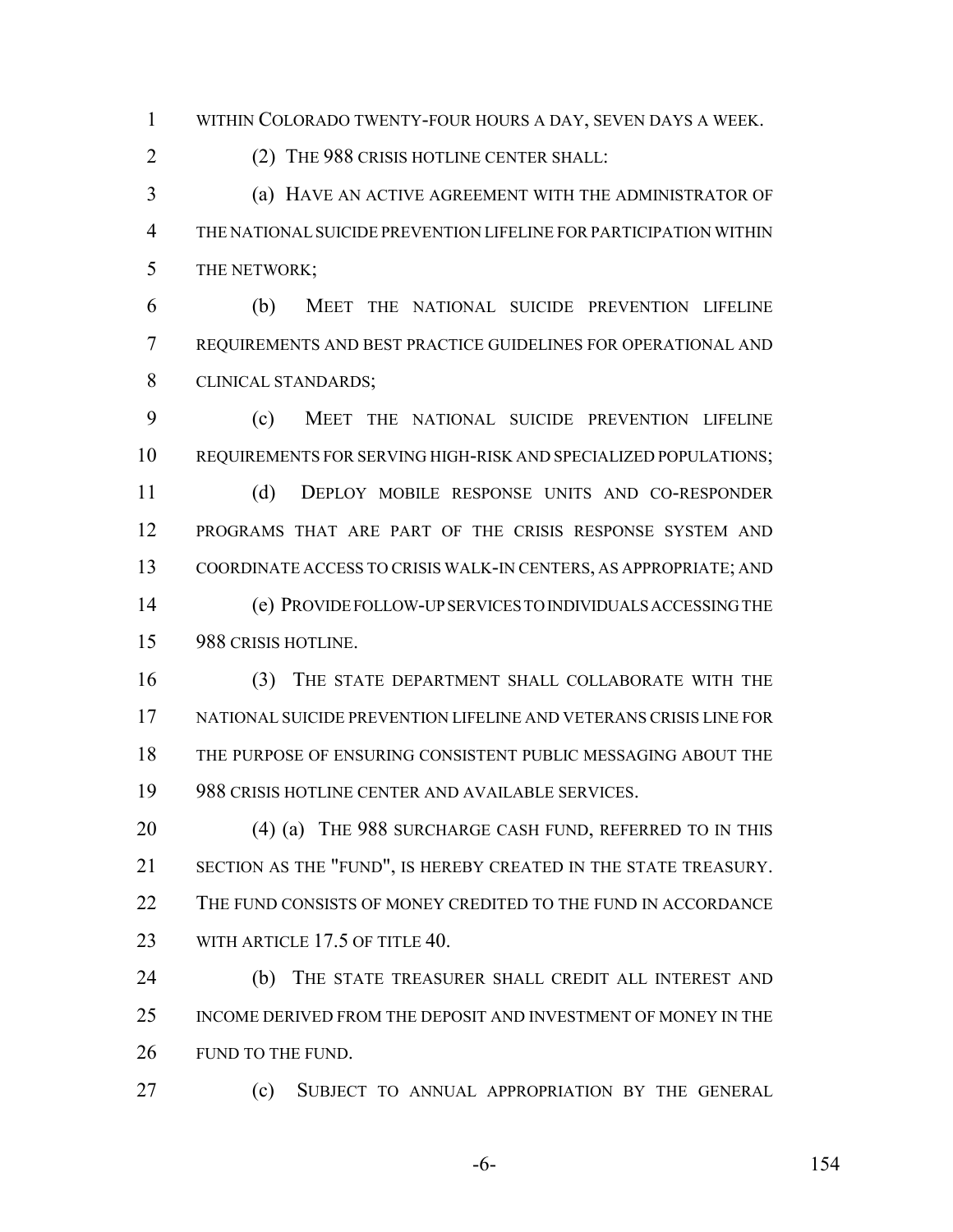ASSEMBLY, THE OFFICE OF BEHAVIORAL HEALTH MAY EXPEND MONEY FROM THE FUND FOR THE ADMINISTRATION AND OPERATION OF THE 988 CRISIS HOTLINE CENTER, INCLUDING CRISIS OUTREACH, STABILIZATION, 4 AND ACUTE CARE PROVIDED IN RESPONSE TO CALLS MADE TO THE 988 CRISIS HOTLINE CENTER, AND THE PUBLIC UTILITIES COMMISSION AND THE DEPARTMENT OF REVENUE MAY EXPEND MONEY FROM THE FUND IN 7 ACCORDANCE WITH ARTICLE 17.5 OF TITLE 40. 8 (d) ANY REVENUE GENERATED THROUGH THE 988 SURCHARGE OR THE PREPAID WIRELESS 988 CHARGE CREATED IN ARTICLE 17.5 OF TITLE 40 10 DO NOT SUPPLANT AND ARE IN ADDITION TO ANY MONEY APPROPRIATED 11 TO THE STATE DEPARTMENT FOR THE BEHAVIORAL HEALTH CRISIS 12 RESPONSE SYSTEM CREATED IN SECTION 27-60-103. (5) THE STATE DEPARTMENT SHALL CONSIDER RECOMMENDATIONS 14 FROM THE STATE'S 988 PLANNING COMMITTEE TO DETERMINE HOW THE 988 CRISIS HOTLINE CENTER WILL INTERACT WITH THE TWENTY-FOUR-HOUR TELEPHONE CRISIS SERVICES ESTABLISHED IN SECTION 27-60-103 (1)(b)(I). (6) BEGINNING JANUARY 1, 2023, AND EACH JANUARY 1 THEREAFTER, THE STATE DEPARTMENT SHALL SUBMIT INFORMATION ABOUT THE USAGE OF THE 988 CRISIS HOTLINE CENTER AND SERVICES PROVIDED TO THE FEDERAL SUBSTANCE ABUSE AND MENTAL HEALTH SERVICES ADMINISTRATION, AND INFORMATION ABOUT THE EXPENDITURES 23 OF THE 988 SURCHARGE CASH FUND TO THE FEDERAL COMMUNICATIONS COMMISSION. **SECTION 5.** In Colorado Revised Statutes, **add** article 17.5 to 26 title 40 as follows:

**ARTICLE 17.5**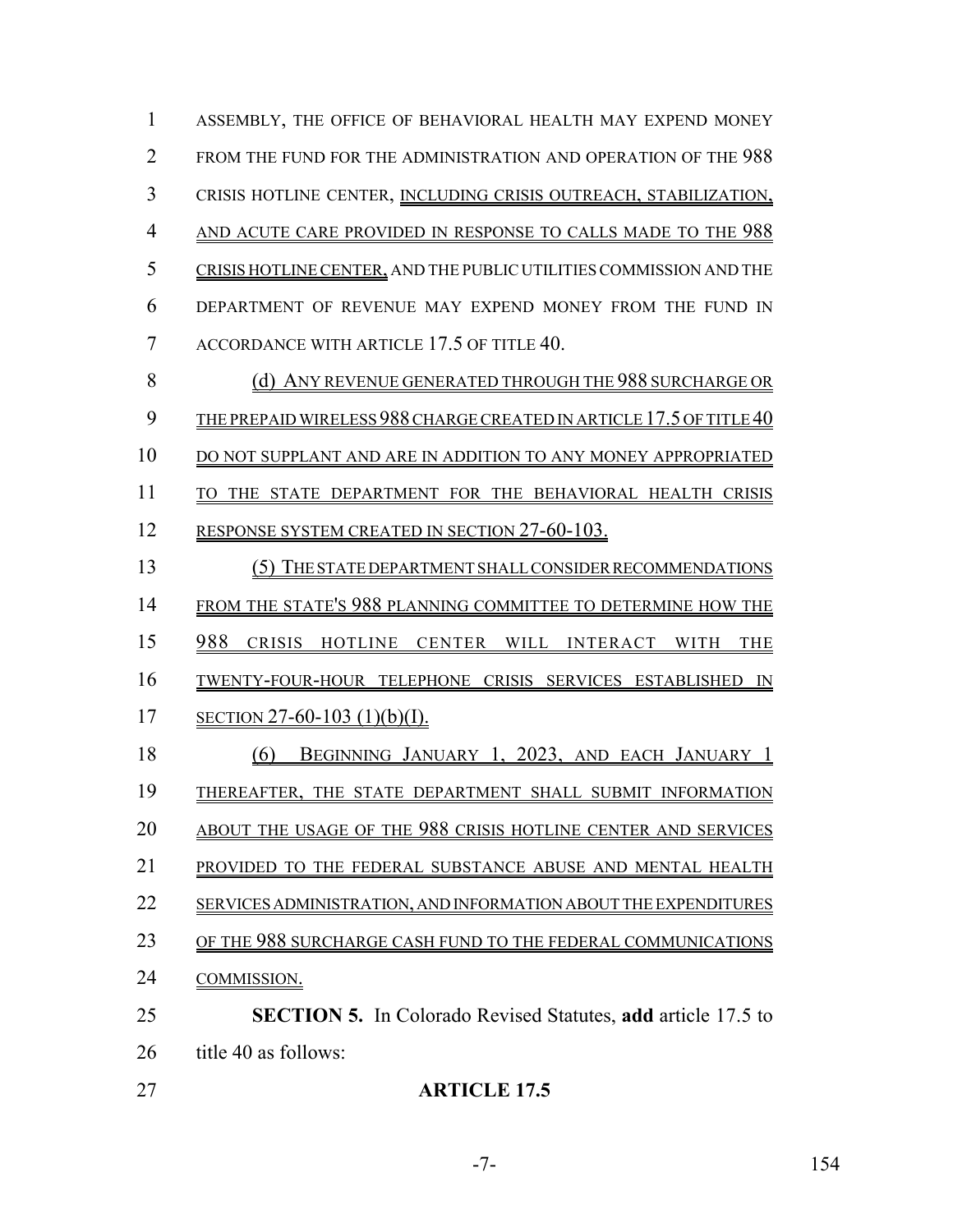| $\mathbf{1}$   | 988 Surcharge for the 988 Crisis Hotline Center                      |
|----------------|----------------------------------------------------------------------|
| $\overline{2}$ | 40-17.5-101. Legislative declaration. (1) THE GENERAL                |
| 3              | <u>ASSEMBLY FINDS AND DECLARES THAT NOTHING IN THIS ARTICLE 17.5</u> |
| $\overline{4}$ | <b>SHALL BE CONSTRUED:</b>                                           |
| 5              | (a) TO ALTER THE METHOD OF REGULATION OR DEREGULATION OF             |
| 6              | PROVIDERS OF TELECOMMUNICATIONS SERVICES AS SET FORTH IN ARTICLE     |
| 7              | <b>15 OF TITLE 40; OR</b>                                            |
| 8              | (b) TO IMPOSE A TAX. THE PRIMARY PURPOSE OF THE CHARGES              |
| 9              | AND SURCHARGES AUTHORIZED IN THIS ARTICLE 17.5 IS TO DEFRAY THE      |
| 10             | REASONABLE DIRECT AND INDIRECT COSTS OF PROVIDING SERVICES           |
| 11             | THROUGH THE 988 CRISIS HOTLINE CENTER CREATED IN SECTION             |
| 12             | 27-60-103.5.                                                         |
| 13             | 40-17.5-102. Definitions. As USED IN THIS ARTICLE 17.5, UNLESS       |
| 14             | THE CONTEXT OTHERWISE REQUIRES:                                      |
| 15             | (1) "988" MEANS THE THREE-DIGIT ABBREVIATED DIALING CODE             |
| 16             | USED TO REPORT A BEHAVIORAL HEALTH CRISIS.                           |
| 17             | (2) "988 ACCESS CONNECTION" MEANS ANY COMMUNICATIONS                 |
| 18             | SERVICE INCLUDING WIRELINE, WIRELESS CELLULAR, INTERCONNECTED        |
| 19             | VOICE OVER INTERNET PROTOCOL, OR SATELLITE IN WHICH CONNECTIONS      |
| 20             | ARE ENABLED, CONFIGURED, OR CAPABLE OF MAKING 988 CALLS. "988        |
| 21             | ACCESS CONNECTION" DOES NOT INCLUDE FACILITIES-BASED BROADBAND       |
| 22             | SERVICES. THE NUMBER OF 988 ACCESS CONNECTIONS IS DETERMINED BY      |
| 23             | THE CONFIGURED CAPACITY FOR SIMULTANEOUS OUTBOUND CALLING. FOR       |
| 24             | EXAMPLE, FOR A DIGITAL SIGNAL-1 (DS-1) LEVEL SERVICE OR              |
| 25             | EQUIVALENT THAT IS CHANNELIZED AND SPLIT INTO SEPARATE CHANNELS      |
| 26             | FOR VOICE COMMUNICATIONS, THE NUMBER OF 988 ACCESS CONNECTIONS       |
| 27             | WOULD BE EQUAL TO THE NUMBER OF CHANNELS CAPABLE OF MAKING           |

-8- 154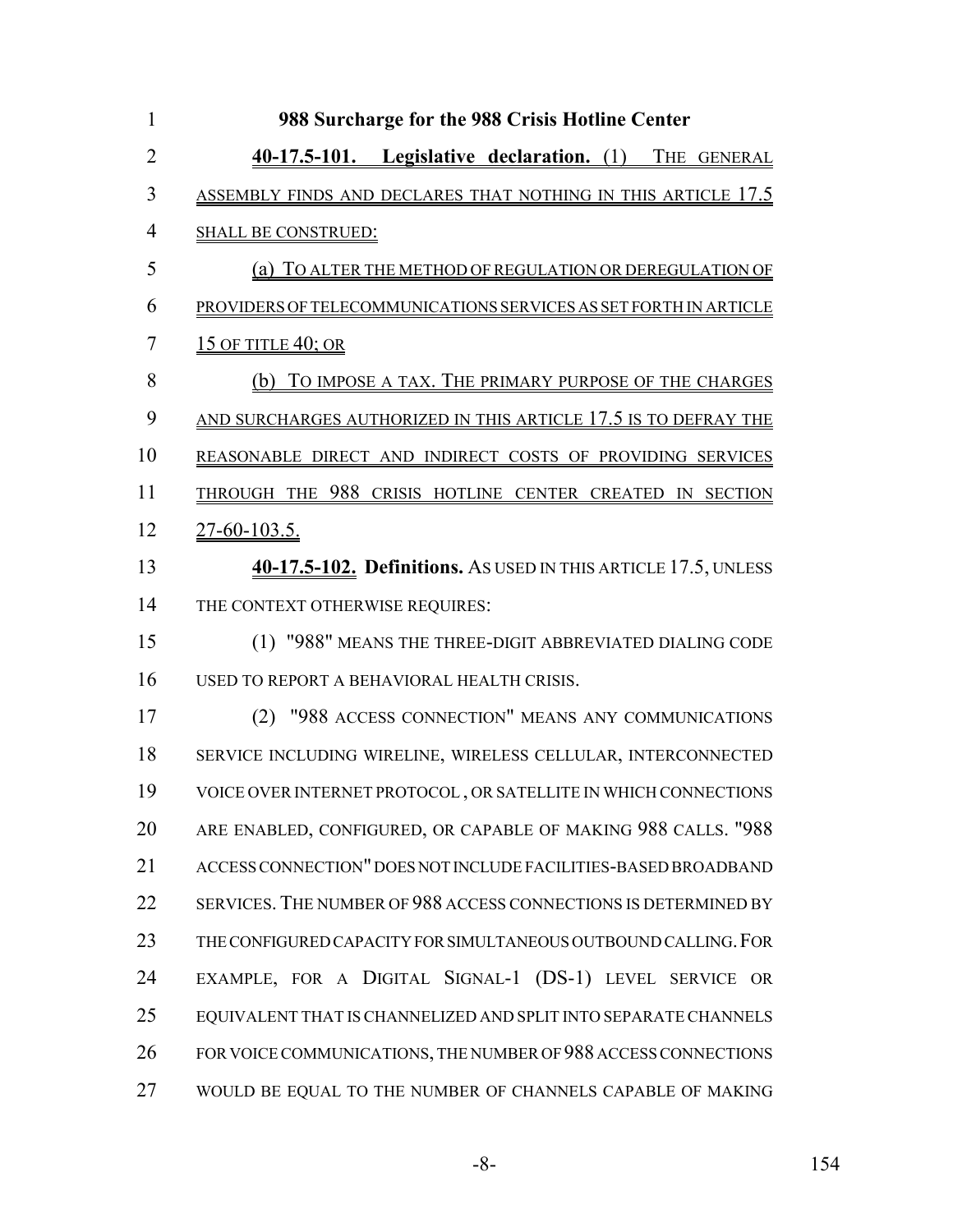SIMULTANEOUS CALLS.

 (3) "988 SURCHARGE" MEANS THE SURCHARGE ESTABLISHED PURSUANT TO SECTION 40-17.5-103.

 (4) "COMMISSION" OR "PUBLIC UTILITIES COMMISSION" MEANS THE PUBLIC UTILITIES COMMISSION OF THE STATE OF COLORADO CREATED IN SECTION 40-2-101.

 (5) "PERSON" MEANS ANY INDIVIDUAL; FIRM; PARTNERSHIP; COPARTNERSHIP; JOINT VENTURE; ASSOCIATION; COOPERATIVE ORGANIZATION; CORPORATION, MUNICIPAL OR PRIVATE AND WHETHER ORGANIZED FOR PROFIT OR NOT; GOVERNMENTAL AGENCY; STATE; COUNTY; POLITICAL SUBDIVISION; STATE DEPARTMENT; COMMISSION; BOARD; OR BUREAU, FRATERNAL ORGANIZATION, NONPROFIT ORGANIZATION, ESTATE, TRUST, BUSINESS OR COMMON LAW TRUST, RECEIVER, ASSIGNEE FOR THE BENEFIT OF CREDITORS, TRUSTEE, OR TRUSTEE IN BANKRUPTCY; OR ANY OTHER SERVICE USER.

 (6) "SERVICE SUPPLIER" MEANS A PERSON PROVIDING 988 ACCESS CONNECTIONS TO ANY SERVICE USER IN THE STATE, EITHER DIRECTLY OR BY RESALE.

 (7) "SERVICE USER" MEANS A PERSON WHO IS PROVIDED A 988 ACCESS CONNECTION IN THE STATE.

 **40-17.5-103. 988 surcharge - imposition - 988 surcharge cash fund - rules.** (1) (a) EFFECTIVE JANUARY 1, 2022, A 988 SURCHARGE, REFERRED TO IN THIS SECTION AS THE "SURCHARGE", IS HEREBY IMPOSED ON SERVICE USERS IN AN AMOUNT TO BE ESTABLISHED ANNUALLY BY THE COMMISSION BUT NOT TO EXCEED FIFTY CENTS PER MONTH PER 988 ACCESS CONNECTION.

(b) ON OR BEFORE OCTOBER 1,2021, AND ON OR BEFORE OCTOBER

-9- 154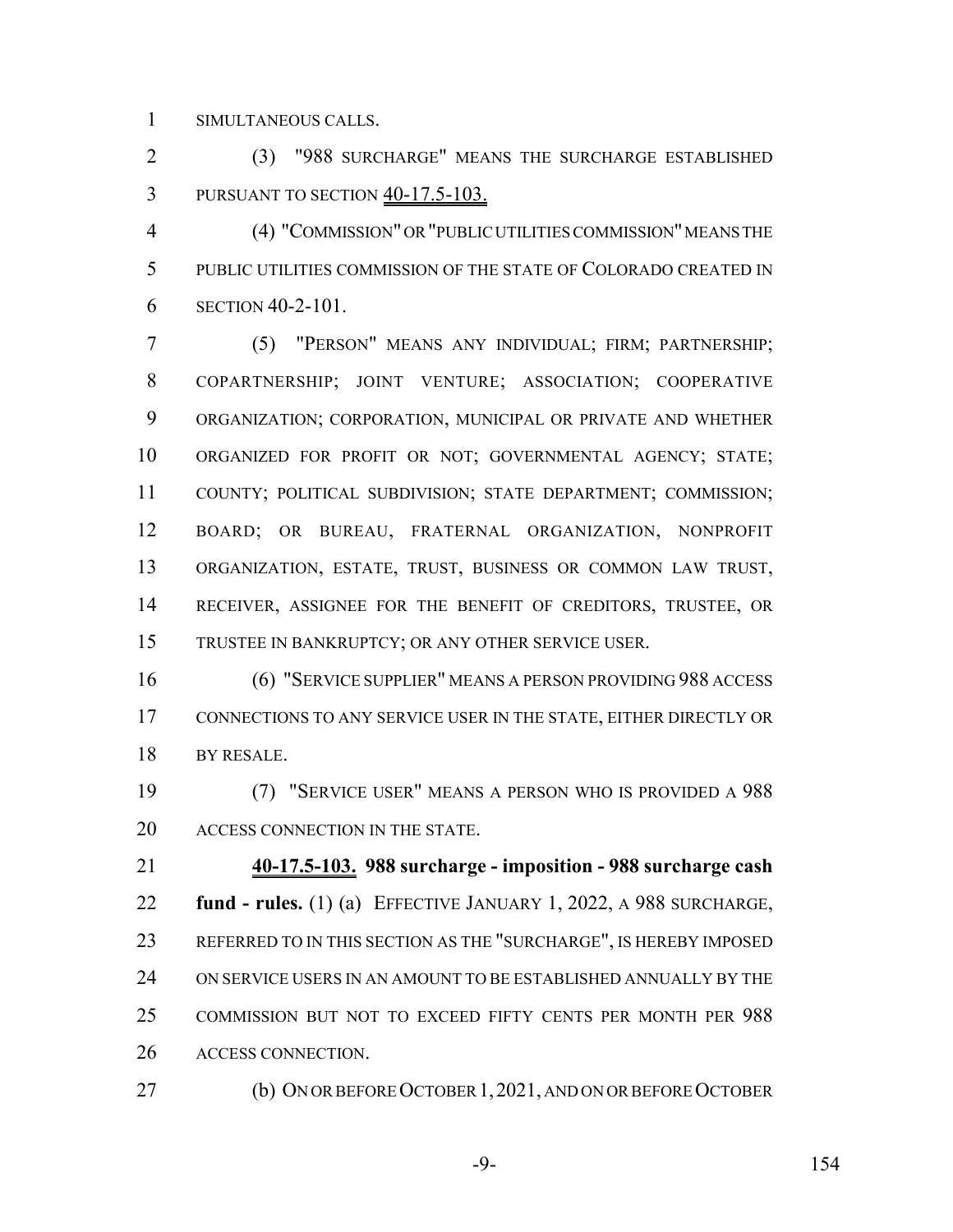1 EACH YEAR THEREAFTER, THE COMMISSION SHALL ESTABLISH THE AMOUNT OF THE SURCHARGE FOR THE NEXT CALENDAR YEAR. THE AMOUNT OF THE SURCHARGE MUST BE REASONABLY CALCULATED TO MEET THE NEEDS OF THE 988 CRISIS HOTLINE CENTER BASED ON THE PROPOSED BUDGET PROVIDED TO THE COMMISSION BY THE OFFICE OF BEHAVIORAL HEALTH IN THE DEPARTMENT OF HUMAN SERVICES. UPON ESTABLISHING THE AMOUNT OF THE SURCHARGE, THE COMMISSION SHALL SEND NOTICE OF THE NEW AMOUNT TO ALL SERVICE SUPPLIERS. THE NEW 9 AMOUNT TAKES EFFECT ON THE FOLLOWING JANUARY 1.

 (c) THE AMOUNT OF THE SURCHARGE IMPOSED PER 988 ACCESS CONNECTION MUST BE UNIFORM, REGARDLESS OF THE TECHNOLOGY USED 12 TO PROVIDE THE 988 ACCESS CONNECTION.

 (2) EACH SERVICE SUPPLIER SHALL COLLECT THE SURCHARGE FROM ITS SERVICE USERS. THE SURCHARGE IS THE LIABILITY OF THE SERVICE USER AND NOT OF THE SERVICE SUPPLIER; EXCEPT THAT THE SERVICE SUPPLIER IS LIABLE TO REMIT ALL SURCHARGES THAT THE 17 SERVICE SUPPLIER COLLECTS FROM SERVICE USERS.

 (3) (a) THE SERVICE SUPPLIER SHALL REMIT THE COLLECTED SURCHARGES TO THE COMMISSION ON A MONTHLY BASIS IN A MANNER ESTABLISHED BY THE COMMISSION. THE COMMISSION SHALL ESTABLISH REMITTANCE PROCEDURES BY RULE. A SERVICE SUPPLIER IS SUBJECT TO 22 THE PENALTIES AND PROCEDURES IN SECTION 40-17.5-104 FOR THE FAILURE TO COLLECT OR CORRECTLY REMIT A SURCHARGE IN ACCORDANCE WITH THIS SECTION.

 (b) A SERVICE SUPPLIER MAY DEDUCT AND RETAIN ONE PERCENT OF THE SURCHARGES THAT ARE COLLECTED BY THE SERVICE SUPPLIER FROM ITS SERVICE USERS.

-10- 154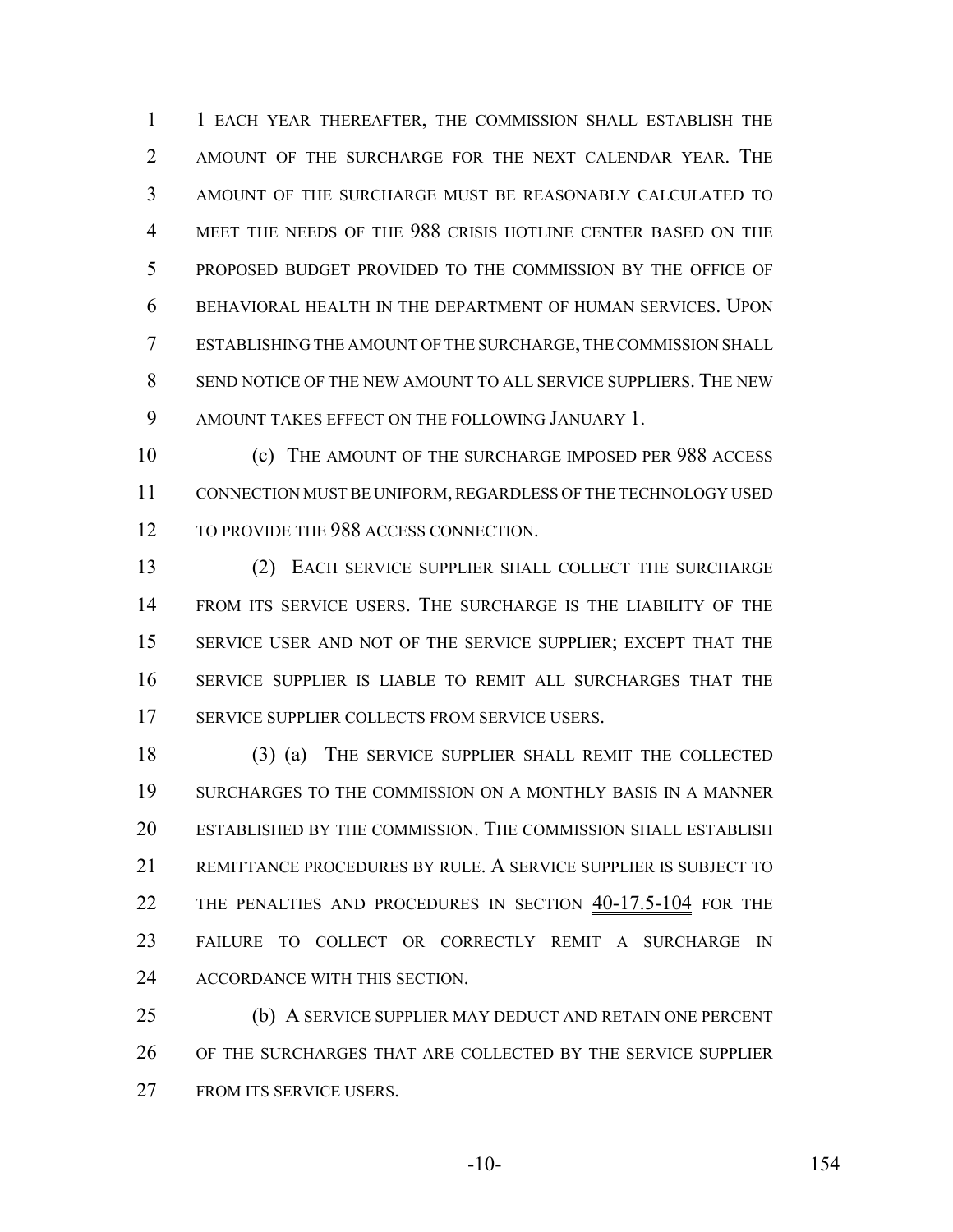(c) (I) THE STATE TREASURER SHALL CREDIT THE SURCHARGE COLLECTIONS REMITTED TO THE COMMISSION PURSUANT TO SUBSECTION (3)(a) OF THIS SECTION TO THE 988 SURCHARGE CASH FUND CREATED IN SECTION 27-60-103.5 (4).

 (II) SUBJECT TO ANNUAL APPROPRIATION, THE COMMISSION MAY EXPEND AN AMOUNT, NOT TO EXCEED FOUR PERCENT OF THE COLLECTED SURCHARGES IN THE 988 SURCHARGE CASH FUND, NECESSARY TO REIMBURSE THE COMMISSION FOR ITS DIRECT AND INDIRECT COSTS OF ADMINISTERING THE COLLECTION AND REMITTANCE OF SURCHARGES FOR THE 988 CRISIS HOTLINE CENTER, INCLUDING COSTS RELATED TO CONDUCTING AUDITS OF SERVICE SUPPLIERS IN ACCORDANCE WITH 12 SECTION  $\frac{40-17.5-104.}{s}$ 

 (4) THE 988 SURCHARGE IMPOSED BY THIS SECTION IS THE ONLY 14 DIRECT 988 FUNDING OBLIGATION IMPOSED UPON SERVICE USERS IN THE STATE. NO TAX, FEE, SURCHARGE, OR OTHER CHARGE TO FUND THE 988 CRISIS HOTLINE IS IMPOSED BY THE STATE, ANY POLITICAL SUBDIVISION OF 17 THE STATE, OR ANY INTERGOVERNMENTAL AGENCY UPON A SELLER OR CONSUMER WITH RESPECT TO THE SALE, PURCHASE, USE, OR PROVISION OF 19 988 ACCESS CONNECTION IN THE STATE.

20 (5) THIS SECTION DOES NOT APPLY TO PREPAID WIRELESS TELECOMMUNICATIONS SERVICES.

 **40-17.5-104. Remittance of charges - administrative fees - rules.** (1) EVERY SERVICE SUPPLIER SHALL COLLECT THE 988 SURCHARGE 24 IMPOSED IN ACCORDANCE WITH SECTION  $40-17.5-103$  From ITS SERVICE USERS.

 (2) THE DUTY TO COLLECT OR REMIT THE 988 SURCHARGE 27 COMMENCES ON JANUARY 1, 2022. THE 988 SURCHARGE MUST BE STATED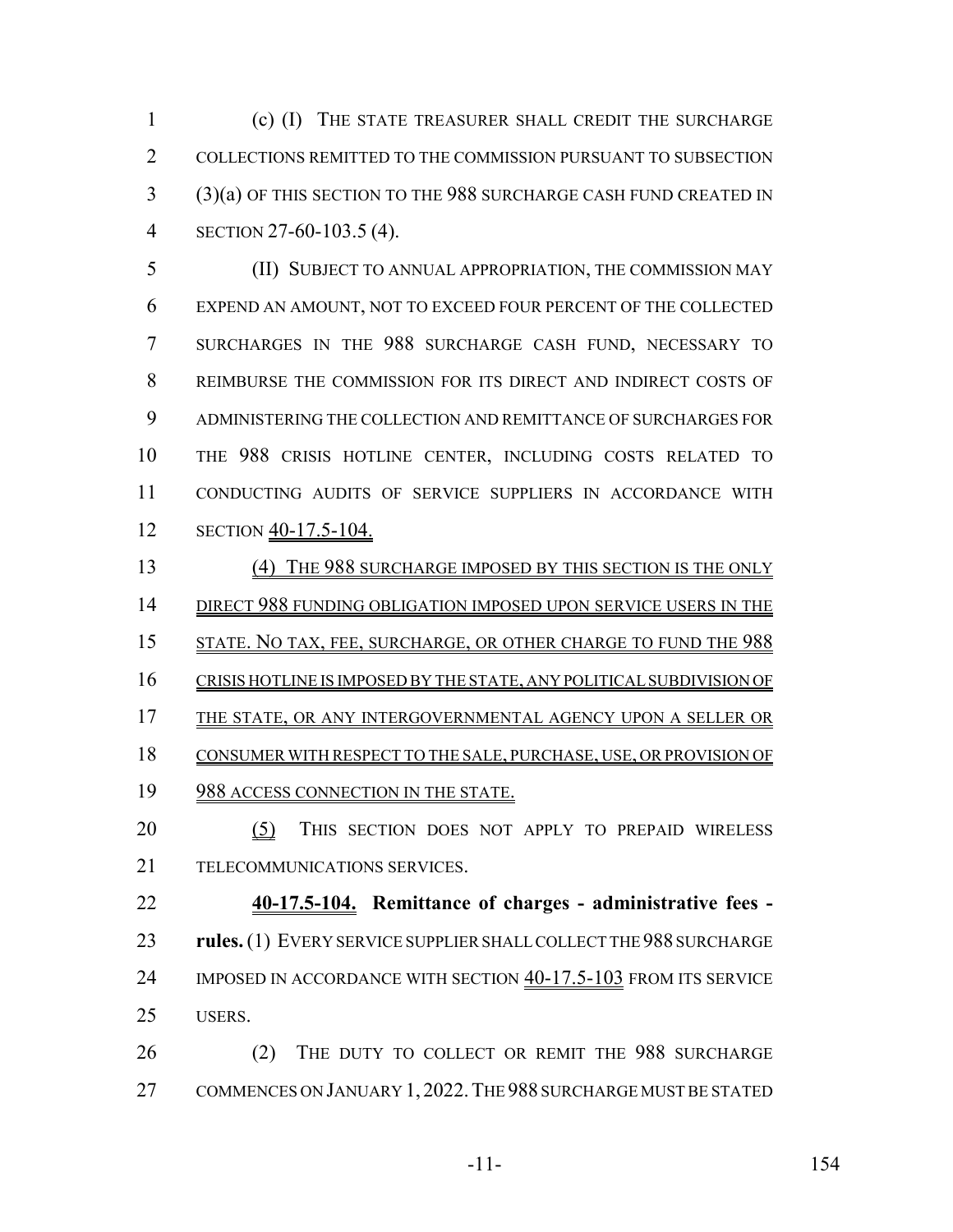1 SEPARATELY OR ON THE SAME LINE ITEM AS THE 911 SURCHARGE CREATED

2 IN SECTION 29-11-102.3, PROVIDED THAT THE REVENUES COLLECTED FROM

THE 988 AND 911 SURCHARGES ARE NOT COMBINED IN ANY WAY AND ARE

COLLECTED AND REMITTED TO THE COMMISSION SEPARATELY.

 (3) A SERVICE SUPPLIER IS LIABLE ONLY FOR THE 988 SURCHARGE COLLECTED PURSUANT TO THIS ARTICLE 17.5 UNTIL IT IS REMITTED TO THE COMMISSION. THE AMOUNT REMITTED BY THE SERVICE SUPPLIER MUST REFLECT THE ACTUAL COLLECTIONS BASED ON THE ACTUAL 988 ACCESS CONNECTIONS BILLED.

 (4) A SERVICE SUPPLIER SHALL REMIT THE 988 SURCHARGE IN 11 ACCORDANCE WITH SECTION  $40-17.5-103$  and rules adopted by the COMMISSION.

 (5) (a) THE SERVICE SUPPLIER SHALL MAINTAIN A RECORD OF THE AMOUNT OF EACH 988 SURCHARGE COLLECTED AND REMITTED BY SERVICE USER ADDRESS FOR A PERIOD OF THREE YEARS AFTER THE TIME THE CHARGE WAS COLLECTED AND REMITTED.

 (b) IF A SERVICE SUPPLIER FAILS TO TIMELY FILE A REPORT AND REMIT THE 988 SURCHARGE AS REQUIRED BY THIS SECTION, OR IF A SERVICE SUPPLIER FILES AN INCORRECT REPORT OR FAILS TO REMIT THE CORRECT AMOUNT, THE COMMISSION SHALL ESTIMATE THE AMOUNT OF THE REMITTANCE DUE FOR THE PERIOD OR PERIODS FOR WHICH THE SERVICE SUPPLIER IS DELINQUENT. THE COMMISSION SHALL MAKE THE ESTIMATE BASED UPON THE INFORMATION AVAILABLE. THE COMMISSION SHALL COMPUTE AND ASSESS A PENALTY EQUAL TO FIFTEEN PERCENT OF THE ESTIMATE OF THE DELINQUENT AMOUNT, AND SHALL ASSESS INTEREST ON THE DELINQUENT CHARGES AT THE RATE OF ONE PERCENT EACH MONTH FROM THE DATE WHEN DUE UNTIL THE DATE PAID.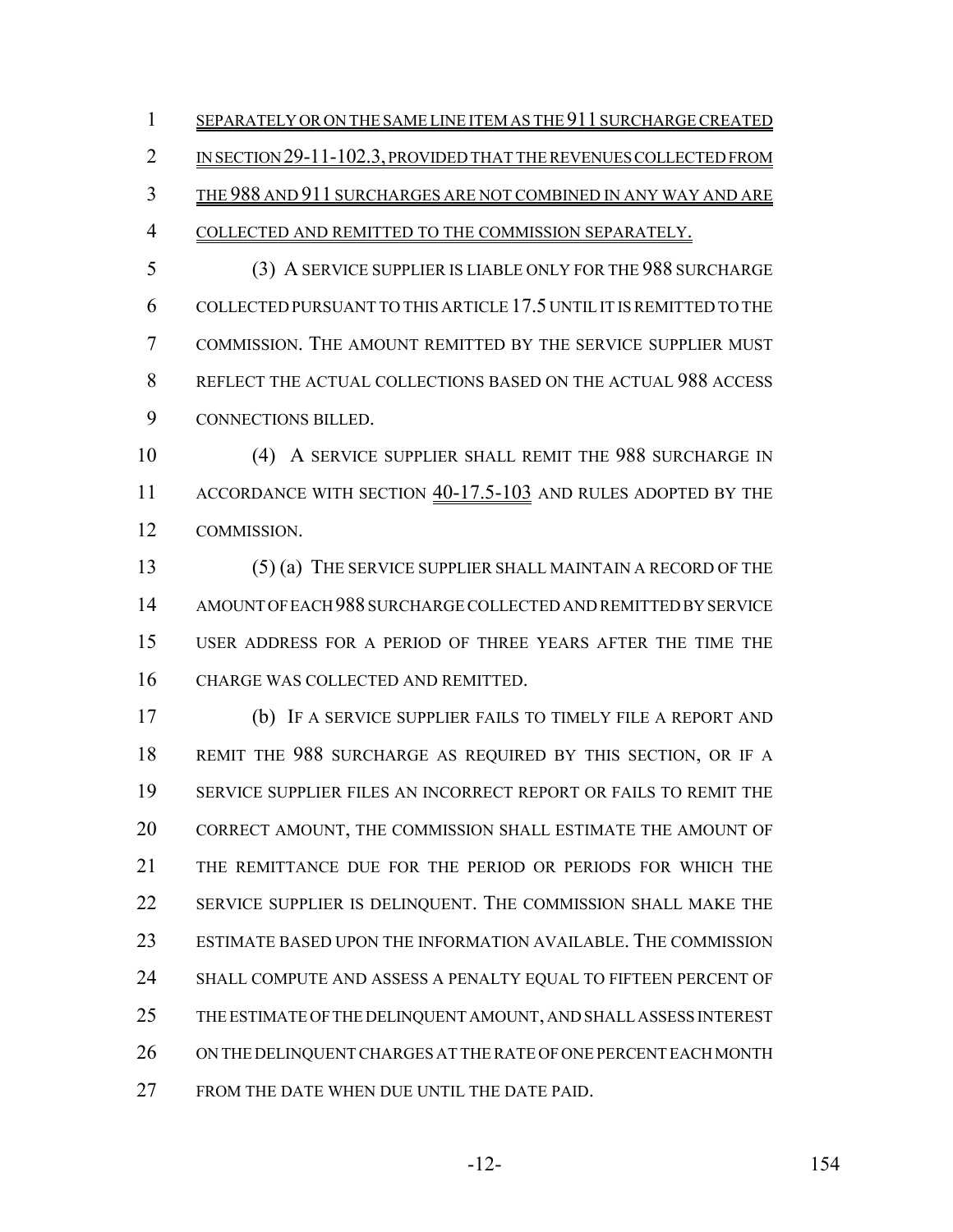(c) EXCEPT AS PROVIDED IN THIS SECTION AND UNLESS SUCH TIME IS EXTENDED BY AGREEMENT PURSUANT TO SUBSECTION (5)(d) OF THIS SECTION, THE AMOUNT OF A DELINQUENT REMITTANCE AND THE PENALTY AND INTEREST OWED PURSUANT TO SUBSECTION (5)(b) OF THIS SECTION, OTHER THAN INTEREST ACCRUING THEREAFTER, MUST BE ASSESSED WITHIN THREE YEARS AFTER THE DATE THE INCORRECT REPORT WAS FILED OR THE DELINQUENT REPORT WAS TO BE FILED. THE COMMISSION SHALL NOT FILE A NOTICE OF LIEN, ISSUE A DISTRAINT WARRANT, INSTITUTE A SUIT FOR COLLECTION, OR TAKE OTHER ACTION TO COLLECT THE AMOUNT AFTER THE EXPIRATION OF SUCH PERIOD UNLESS THE COMMISSION ISSUES A NOTICE OF ASSESSMENT FOR THE AMOUNT WITHIN SUCH PERIOD OR 12 WITHIN AN EXTENDED PERIOD PURSUANT TO SUBSECTION (5)(d) OF THIS SECTION.

 (d) IF, BEFORE THE EXPIRATION OF THE TIME PRESCRIBED FOR THE ASSESSMENT OF DELINQUENT AMOUNTS IN SUBSECTION (5)(c) OF THIS SECTION, THE COMMISSION AND THE SERVICE SUPPLIER CONSENT IN WRITING TO AN ASSESSMENT AFTER SUCH TIME, THE AMOUNT CALCULATED IN ACCORDANCE WITH SUBSECTION (5)(b) OF THIS SECTION MAY BE ASSESSED AT ANY TIME PRIOR TO THE EXPIRATION OF THE PERIOD AGREED UPON. THE PERIOD AGREED UPON MAY BE EXTENDED BY SUBSEQUENT AGREEMENTS IN WRITING MADE BEFORE THE EXPIRATION OF THE PERIOD PREVIOUSLY AGREED UPON.THE COMMISSION MAY FILE A LIEN AGAINST THE PROPERTY OF THE SERVICE SUPPLIER FOR UP TO ONE YEAR AFTER THE EXPIRATION OF ANY SUCH PERIOD, UNLESS OTHERWISE SPECIFICALLY PROVIDED IN THIS ARTICLE 17.5.

 (e) THE COMMISSION MAY CONDUCT AN AUDIT OF A SERVICE SUPPLIER'S BOOKS AND RECORDS CONCERNING THE COLLECTION AND

-13- 154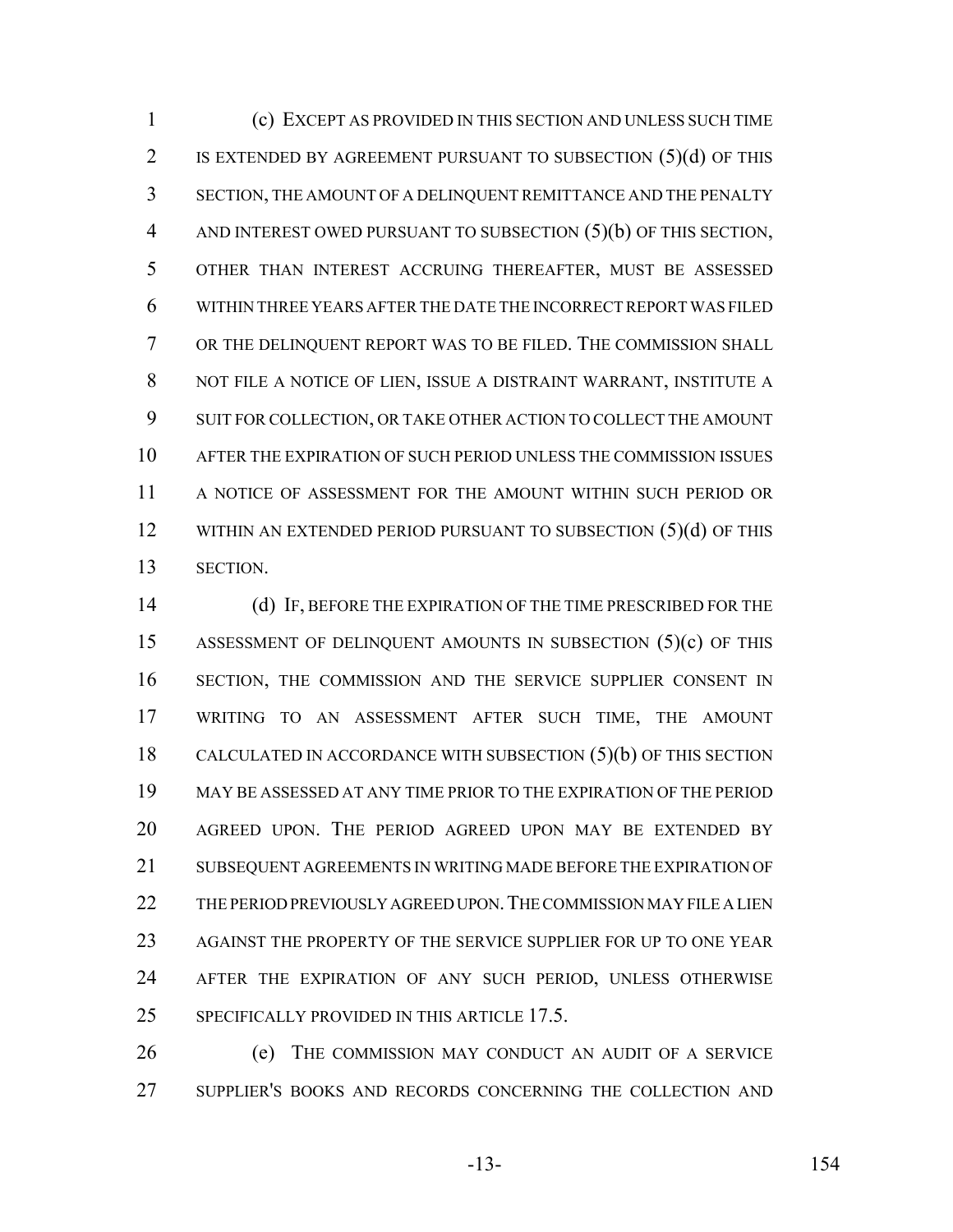REMITTANCE OF THE CHARGES AUTHORIZED BY THIS ARTICLE 17.5. A 2 PUBLIC INSPECTION OF THE AUDIT AND OF DOCUMENTS REVIEWED IN THE AUDIT IS SUBJECT TO SECTION 24-72-204.THE COMMISSION IS RESPONSIBLE FOR EXPENSES THE COMMISSION MAY INCUR TO CONDUCT THE AUDIT. IN CONNECTION WITH AUDITS PERFORMED, SERVICE SUPPLIERS SHALL MAKE RELEVANT RECORDS AVAILABLE TO THE AUDITORS AT NO CHARGE. THE COMMISSION SHALL PROMULGATE RULES GOVERNING THE AUDIT AND APPEAL PROCEDURES.

 (f) THE COMMISSION SHALL DEPOSIT ANY PENALTIES OR INTEREST 10 IN THE 988 SURCHARGE CASH FUND CREATED IN SECTION 27-60-103.5 (4).

 **40-17.5-105. Imposition of charge on prepaid wireless - rules - definitions - repeal.** (1) AS USED IN THIS SECTION:

 (a) "CONSUMER" MEANS A PERSON WHO PURCHASES PREPAID WIRELESS TELECOMMUNICATIONS SERVICE IN A RETAIL TRANSACTION.

(b) "DEPARTMENT" MEANS THE DEPARTMENT OF REVENUE.

 (c) "PREPAID WIRELESS 988 CHARGE" OR "CHARGE" MEANS THE CHARGE IMPOSED UNDER SUBSECTION (2) OF THIS SECTION TO PAY FOR THE EXPENSES AUTHORIZED IN SECTION 27-60-103.5.

 (d) "RETAIL TRANSACTION" MEANS THE PURCHASE OF PREPAID WIRELESS TELECOMMUNICATIONS SERVICE FROM A SELLER FOR ANY PURPOSE OTHER THAN RESALE.

 (e) "SELLER" MEANS A PERSON WHO SELLS PREPAID WIRELESS TELECOMMUNICATIONS SERVICE TO ANOTHER PERSON.

24 (2) (a) A PREPAID WIRELESS 988 CHARGE IS HEREBY IMPOSED ON EACH RETAIL TRANSACTION. THE PRIMARY PURPOSE OF THE PREPAID WIRELESS 988 CHARGE IS TO DEFRAY THE COSTS OF ADMINISTERING AND OPERATING THE 988 CRISIS HOTLINE CENTER.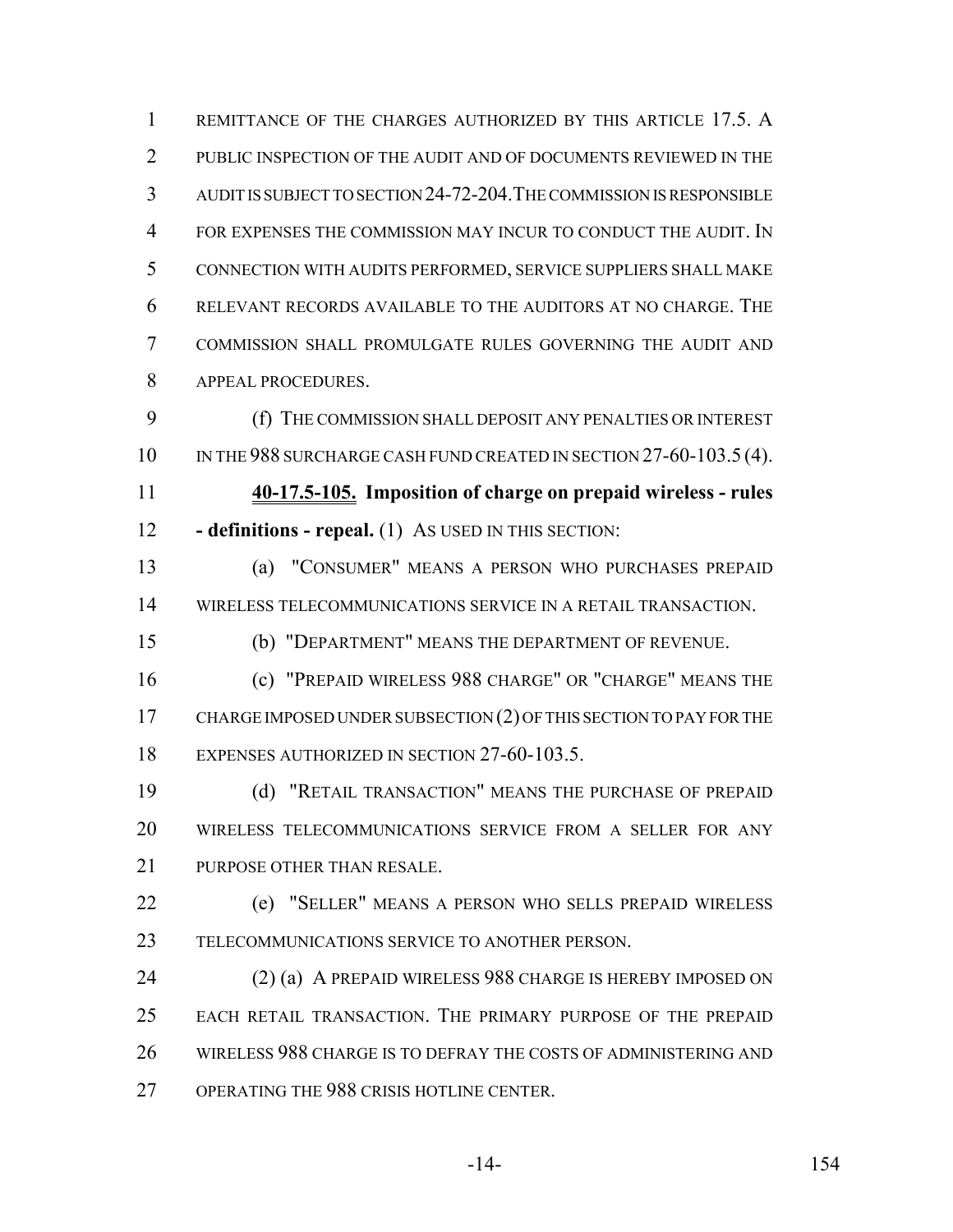(b) (I) (A) ON AND BEFORE DECEMBER 31, 2021, THE PREPAID 2 WIRELESS 988 CHARGE IS ONE AND FOUR-TENTHS PERCENT OF THE PRICE OF THE RETAIL TRANSACTION.

 (B) THIS SUBSECTION (2)(b)(I) IS REPEALED, EFFECTIVE JULY 1, 2022.

 (II) EFFECTIVE JANUARY 1, 2022, THE CHARGE IS IN AN AMOUNT TO BE ESTABLISHED ANNUALLY BY THE COMMISSION IN ACCORDANCE 8 WITH SUBSECTION (2)(c) OF THIS SECTION. THE CHARGE MUST BE A FLAT AMOUNT IMPOSED ON EACH RETAIL TRANSACTION IN WHICH PREPAID WIRELESS SERVICE IS PURCHASED IN COLORADO.

 (c) ON OR BEFORE OCTOBER 1,2021, AND ON OR BEFORE OCTOBER 1 EACH YEAR THEREAFTER, THE COMMISSION SHALL ESTABLISH THE AMOUNT OF THE PREPAID WIRELESS 988 CHARGE FOR THE NEXT CALENDAR YEAR.THE AMOUNT OF THE CHARGE MUST BE REASONABLY CALCULATED TO MEET THE NEEDS OF THE 988 CRISIS HOTLINE CENTER BASED ON THE PROPOSED BUDGET PROVIDED TO THE COMMISSION BY THE OFFICE OF BEHAVIORAL HEALTH IN THE DEPARTMENT OF HUMAN SERVICES.THE NEW AMOUNT TAKES EFFECT ON THE FOLLOWING JANUARY 1.

 (d) (I) THE SELLER SHALL COLLECT THE PREPAID WIRELESS 988 CHARGE FROM THE CONSUMER ON EACH RETAIL TRANSACTION OCCURRING 21 IN THE STATE. THE AMOUNT OF THE PREPAID WIRELESS 988 CHARGE SHALL BE EITHER DISCLOSED TO THE CONSUMER OR SEPARATELY STATED ON AN INVOICE, RECEIPT, OR OTHER SIMILAR DOCUMENT THE SELLER PROVIDES TO THE CONSUMER. A SELLER SHALL ELECT TO EITHER DISCLOSE OR SEPARATELY STATE THE CHARGE AND SHALL NOT CHANGE THE ELECTION WITHOUT THE WRITTEN CONSENT OF THE DEPARTMENT. THE SELLER IS DEEMED TO HAVE COLLECTED THE CHARGE NOTWITHSTANDING THE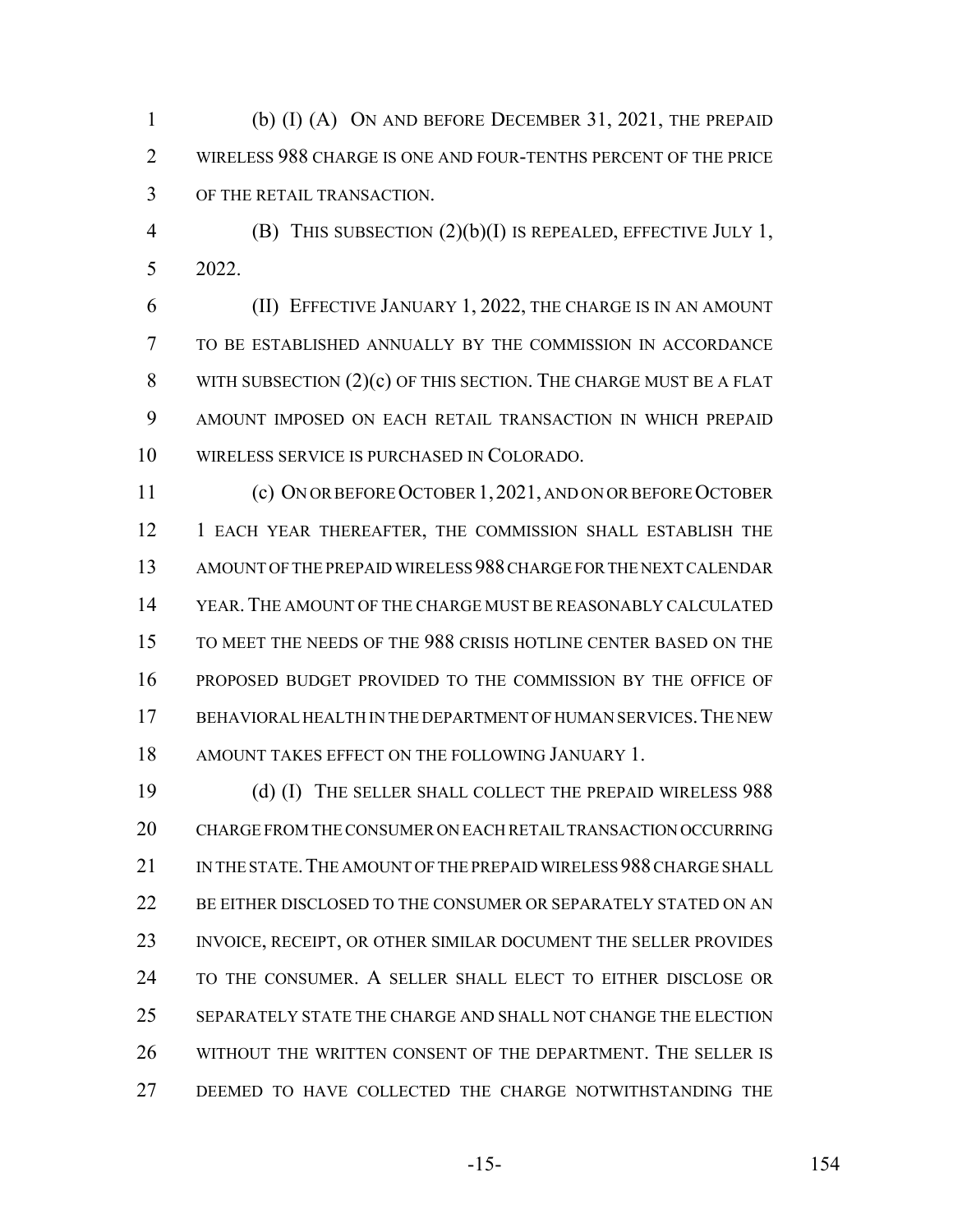SELLER'S FAILURE TO SEPARATELY DISCLOSE OR STATE THE CHARGE ON AN INVOICE, RECEIPT, OR OTHER SIMILAR DOCUMENT THE SELLER PROVIDES TO THE CONSUMER.

 (II) FOR PURPOSES OF THIS SECTION, A RETAIL TRANSACTION OCCURS IN COLORADO IF:

 (A) THE CONSUMER EFFECTS THE RETAIL TRANSACTION IN PERSON AT A BUSINESS LOCATION IN COLORADO;

8 (B) IF SUBSECTION  $(2)(d)(II)(A)$  OF THIS SECTION DOES NOT APPLY, THE PRODUCT IS DELIVERED TO THE CONSUMER AT A COLORADO ADDRESS 10 PROVIDED TO THE SELLER:

11 (C) IF SUBSECTIONS  $(2)(d)(II)(A)$  AND  $(2)(d)(II)(B)$  OF THIS 12 SECTION DO NOT APPLY, THE SELLER'S RECORDS, MAINTAINED IN THE ORDINARY COURSE OF BUSINESS, INDICATE THAT THE CONSUMER'S ADDRESS IS IN COLORADO AND THE RECORDS ARE NOT MADE OR KEPT IN BAD FAITH;

16 (D) IF SUBSECTIONS  $(2)(d)(II)(A)$  TO  $(2)(d)(II)(C)$  OF THIS SECTION DO NOT APPLY, THE CONSUMER GIVES A COLORADO ADDRESS DURING THE CONSUMMATION OF THE SALE, INCLUDING THE CONSUMER'S PAYMENT INSTRUMENT IF NO OTHER ADDRESS IS AVAILABLE, AND THERE IS NO 20 INDICATION THAT THE ADDRESS IS GIVEN IN BAD FAITH; OR

21 (E) IF SUBSECTIONS  $(2)(d)(II)(A)$  TO  $(2)(d)(II)(D)$  OF THIS SECTION 22 DO NOT APPLY, THE MOBILE TELEPHONE NUMBER IS ASSOCIATED WITH A COLORADO LOCATION.

 (e) THE PREPAID WIRELESS 988 CHARGE IS THE LIABILITY OF THE CONSUMER AND NOT OF THE SELLER; EXCEPT THAT THE SELLER IS LIABLE TO REMIT ALL PREPAID WIRELESS 988 CHARGES THAT THE SELLER COLLECTS FROM CONSUMERS AS PROVIDED IN SUBSECTION (3) OF THIS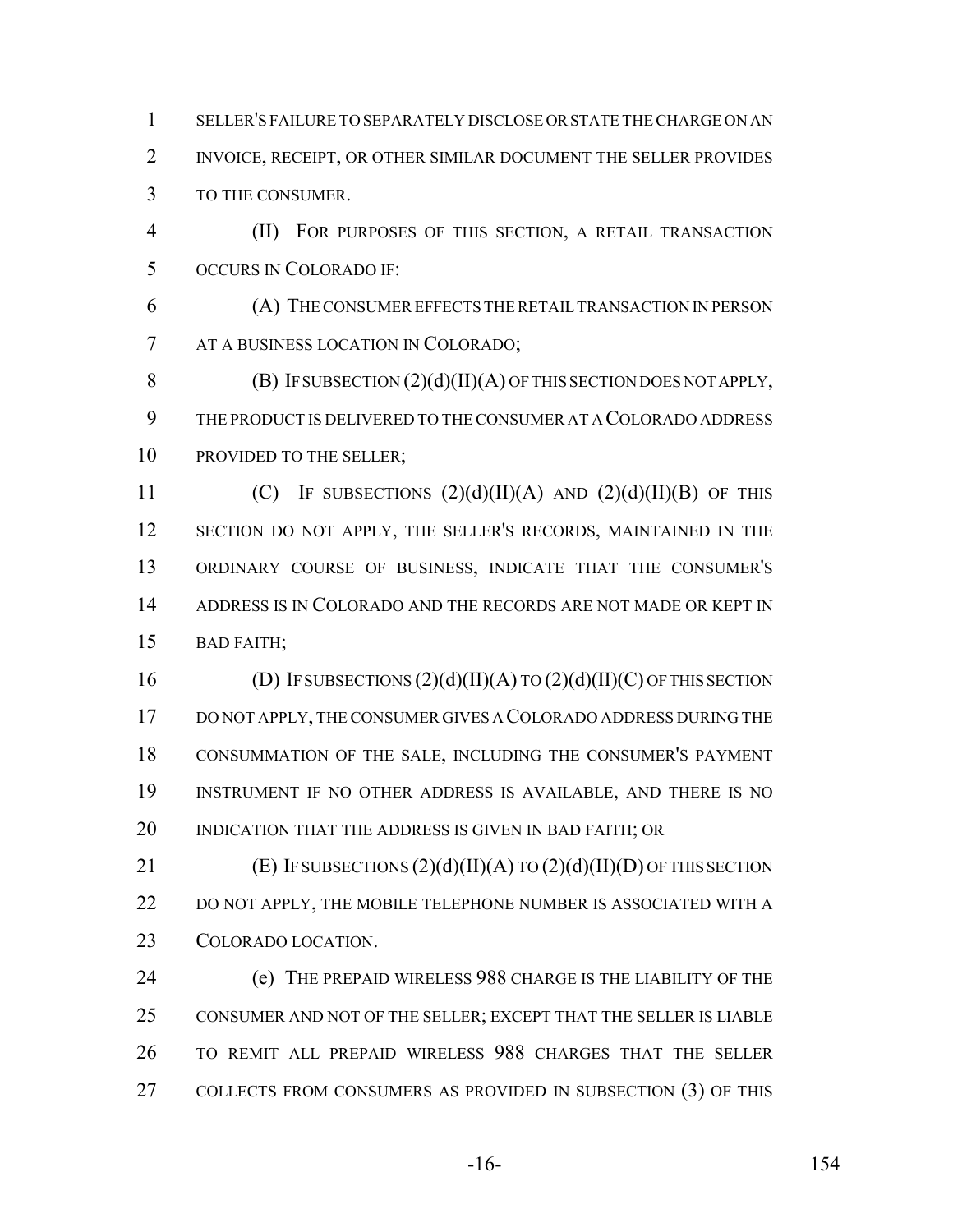SECTION.

**(f)** THE AMOUNT OF THE PREPAID WIRELESS 988 CHARGE THAT IS COLLECTED BY A SELLER FROM A CONSUMER IS NOT INCLUDED IN THE BASE FOR MEASURING ANY TAX, FEE, SURCHARGE, OR OTHER CHARGE THAT IS IMPOSED BY THE STATE, ANY POLITICAL SUBDIVISION OF THE STATE, OR ANY INTERGOVERNMENTAL AGENCY.

 (3) (a) THE SELLER SHALL REMIT ANY COLLECTED PREPAID WIRELESS 988 CHARGES TO THE DEPARTMENT AT THE TIMES AND IN THE MANNER PROVIDED IN PART 1 OF ARTICLE 26 OF TITLE 39. THE DEPARTMENT SHALL ESTABLISH, BY RULE, REGISTRATION AND PAYMENT PROCEDURES THAT SUBSTANTIALLY COINCIDE WITH THE REGISTRATION AND PAYMENT PROCEDURES THAT APPLY UNDER PART 1 OF ARTICLE 26 OF TITLE 39. A SELLER IS SUBJECT TO THE PENALTIES UNDER PART 1 OF ARTICLE 26 OF TITLE 39 FOR FAILURE TO COLLECT OR REMIT A PREPAID WIRELESS 988 CHARGE IN ACCORDANCE WITH THIS SECTION.

 (b) A SELLER MAY DEDUCT AND RETAIN THREE AND THREE-TENTHS PERCENT OF THE PREPAID WIRELESS 988 CHARGES THAT ARE COLLECTED 18 BY THE SELLER FROM CONSUMERS.

 (c) THE AUDIT AND APPEAL PROCEDURES APPLICABLE TO THE STATE SALES TAX UNDER PART 1 OF ARTICLE 26 OF TITLE 39 APPLY TO PREPAID WIRELESS 988 CHARGES.

22 (d) THE DEPARTMENT SHALL, BY RULE, ESTABLISH PROCEDURES BY WHICH A SELLER MAY DOCUMENT THAT A TRANSACTION IS NOT A RETAIL TRANSACTION, WHICH PROCEDURES MUST SUBSTANTIALLY COINCIDE WITH THE PROCEDURES FOR DOCUMENTING THAT A SALE WAS WHOLESALE FOR 26 PURPOSES OF THE SALES TAX UNDER PART 1 OF ARTICLE 26 OF TITLE 39. (e) (I) THE STATE TREASURER SHALL CREDIT THE PREPAID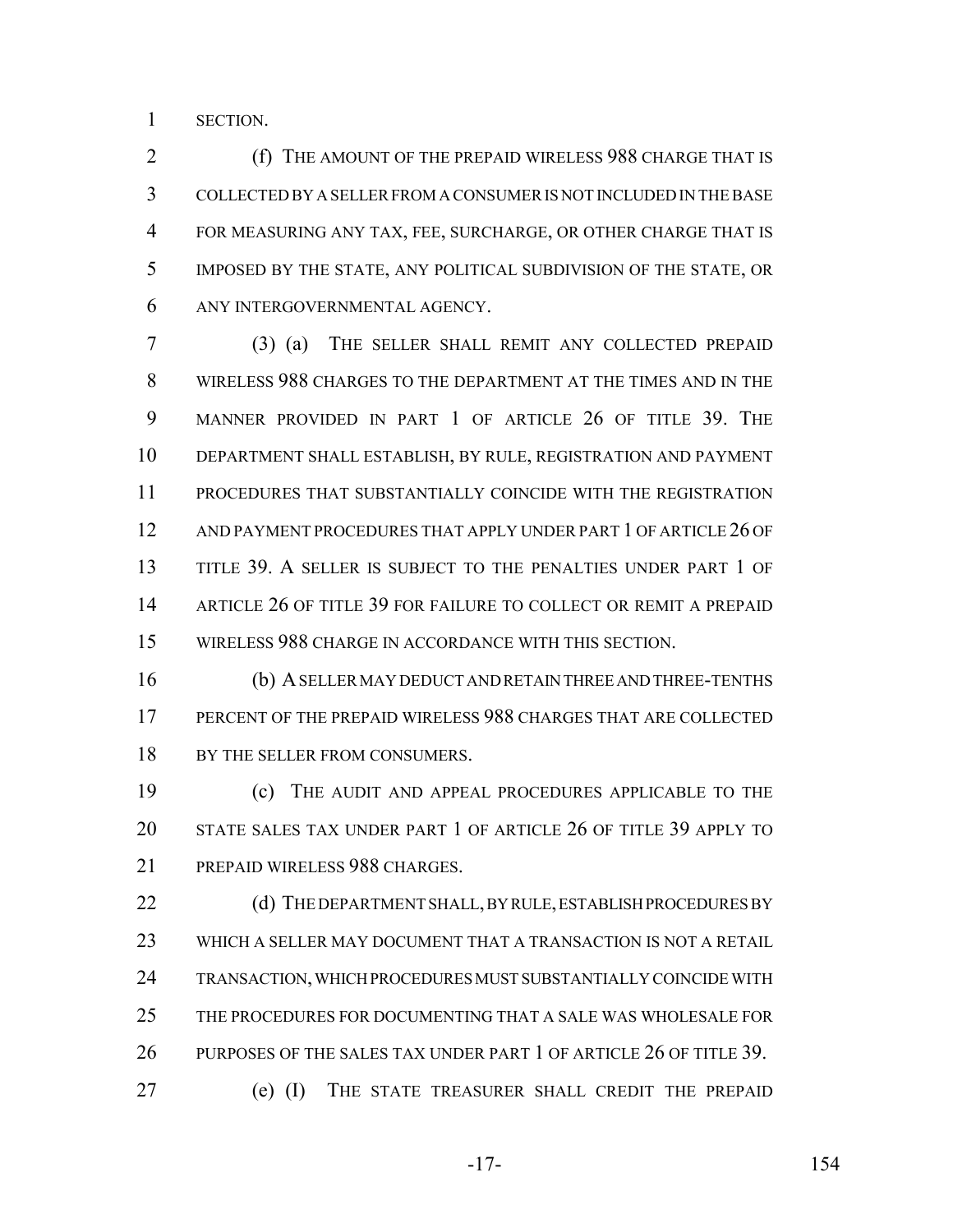WIRELESS 988 CHARGES REMITTED TO THE DEPARTMENT PURSUANT TO 2 SUBSECTION (3)(a) OF THIS SECTION TO THE 988 SURCHARGE CASH FUND CREATED IN SECTION 27-60-103.5 (4).

 (II) SUBJECT TO ANNUAL APPROPRIATION, THE DEPARTMENT MAY EXPEND AN AMOUNT, NOT TO EXCEED THREE PERCENT OF THE COLLECTED CHARGES IN THE 988 SURCHARGE CASH FUND, NECESSARY TO REIMBURSE THE DEPARTMENT FOR ITS DIRECT COSTS OF ADMINISTERING THE COLLECTION AND REMITTANCE OF PREPAID WIRELESS 988 CHARGES.

 (4) THE PREPAID WIRELESS 988 CHARGE IMPOSED BY THIS SECTION IS THE ONLY DIRECT 988 FUNDING OBLIGATION IMPOSED WITH RESPECT TO PREPAID WIRELESS TELECOMMUNICATIONS SERVICE IN THE STATE. NO TAX, FEE, SURCHARGE, OR OTHER CHARGE TO FUND THE 988 CRISIS 13 HOTLINE IS IMPOSED BY THE STATE, ANY POLITICAL SUBDIVISION OF THE STATE, OR ANY INTERGOVERNMENTAL AGENCY UPON A SELLER OR CONSUMER WITH RESPECT TO THE SALE, PURCHASE, USE, OR PROVISION OF PREPAID WIRELESS TELECOMMUNICATIONS SERVICE.

- **40-17.5-105. Immunity of providers.** NO SERVICE PROVIDER OR SERVICE SUPPLIER, OR ANY EMPLOYEE OR AGENT THEREOF, SHALL BE LIABLE FOR ANY DAMAGES IN A CIVIL ACTION FOR INJURIES, DEATH, OR LOSS TO PERSON OR PROPERTY INCURRED AS A RESULT OF ANY ACT OR OMISSION OF SUCH SERVICE PROVIDER, SERVICE SUPPLIER, EMPLOYEE, OR 22 AGENT IN CONNECTION WITH DEVELOPING, ADOPTING, IMPLEMENTING, MAINTAINING, ENHANCING, OR PROVIDING 988 ACCESS CONNECTION OR SERVICE, UNLESS SUCH DAMAGE OR INJURY WAS INTENTIONALLY CAUSED 25 BY OR RESULTED FROM GROSS NEGLIGENCE OF THE PROVIDER, SUPPLIER, EMPLOYEE, OR AGENT.
- **SECTION 6.** In Colorado Revised Statutes, 24-75-402, **add**